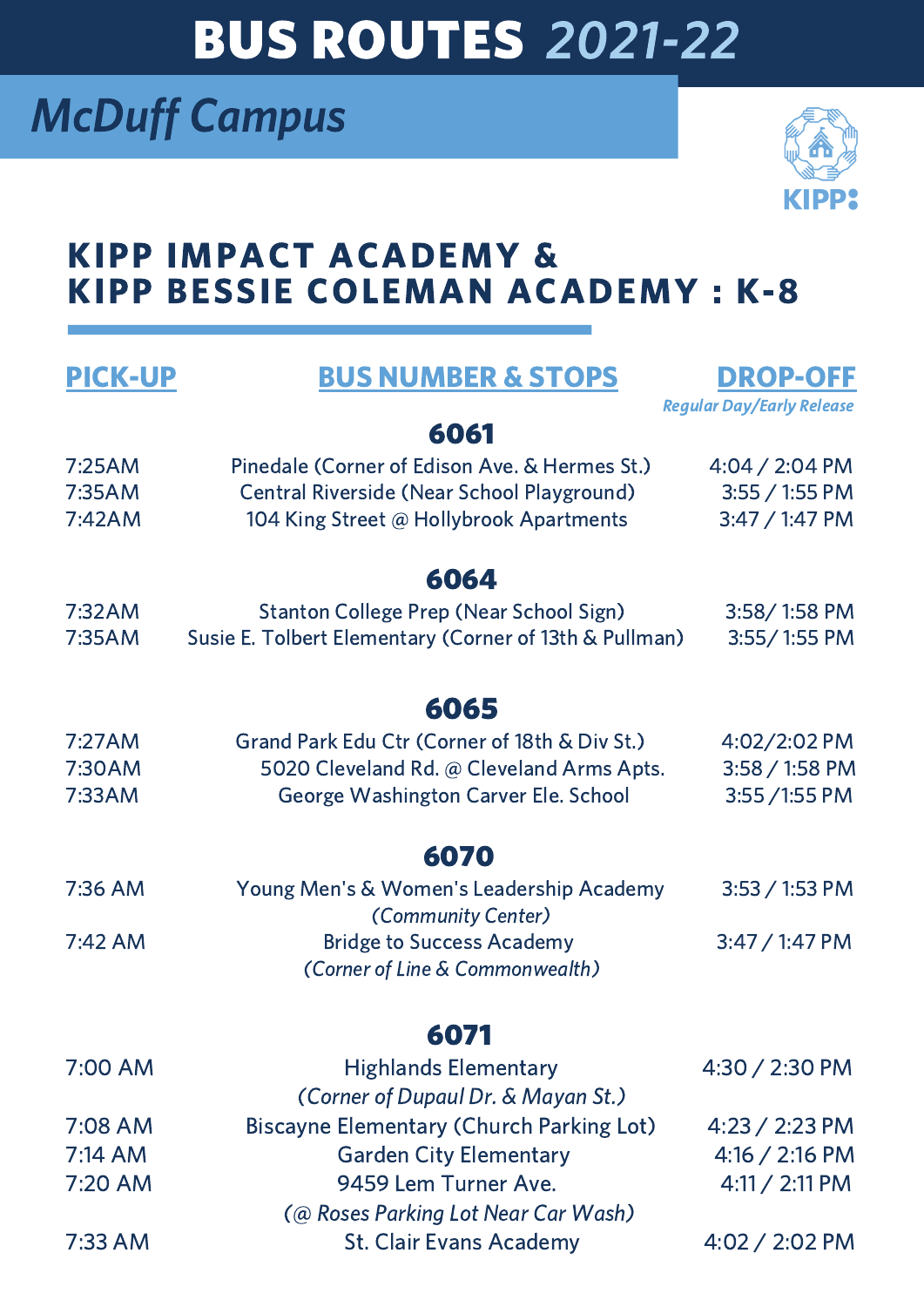# BUS ROUTES 2021-22

## McDuff Campus



### KIPP IMPACT ACADEMY & KIPP BESSIE COLEMAN ACADEMY : K-8

PICK-UP BUS NUMBER & STOPS DROP-OFF



#### 6072

| 7:00 AM | Long Branch Elementary (Corner of 27th & Franklin)    | 4:32 / 2:32 PM   |
|---------|-------------------------------------------------------|------------------|
| 7:08 AM | Maddie V. Rutherford ALT School                       | 4:25 / 2:25 PM   |
|         | (Corner of Hubbert & 5th)                             |                  |
| 7:14 AM | Andrew Robinson Elementary (Near School Sign)         | 4:23 / 2:23 PM   |
| 7:20 AM | KIPP VOICE Elementary (813 Golfair Blvd.)             | 4:20 / 2:20 PM   |
| 7:22 AM | Northshore Elementary (Corner of Silver St. 48th St.) | $4:13 / 2:13$ PM |
| 7:30 AM | Lake Forest Elementary School (Bus Loop Edgewood)     | 4:05/2:05 PM     |
|         |                                                       |                  |

#### 6073

| 7:35 AM | Biltmore Elementary (Palm Ave. Side)                                      | $4:00 / 2:00$ PM |
|---------|---------------------------------------------------------------------------|------------------|
| 7:42 AM | Beaver St. W. & St. Clair St. (Woodstock Park Parking Lot) 3:47 / 1:47 PM |                  |

### 6075

| 7:18 AM | <b>Cedar Hill Elementary</b>    | $4:15 / 2:15$ PM |
|---------|---------------------------------|------------------|
| 7:30 AM | <b>Gregory Drive Elementary</b> | $4:02 / 2:02$ PM |

#### 6076

|  | 7:25 AM Jacksonville Heights Elementary (On Wheat Rd. Side) 4:05/2:05 PM |  |
|--|--------------------------------------------------------------------------|--|
|--|--------------------------------------------------------------------------|--|

### 6077

7:35 AM Wayman Academy (Store Parking Lot) 4:00 / 2:00 PM

#### 6078

7:25 AM Sadie Tillis Elementary 4:05 / 2:05 PM